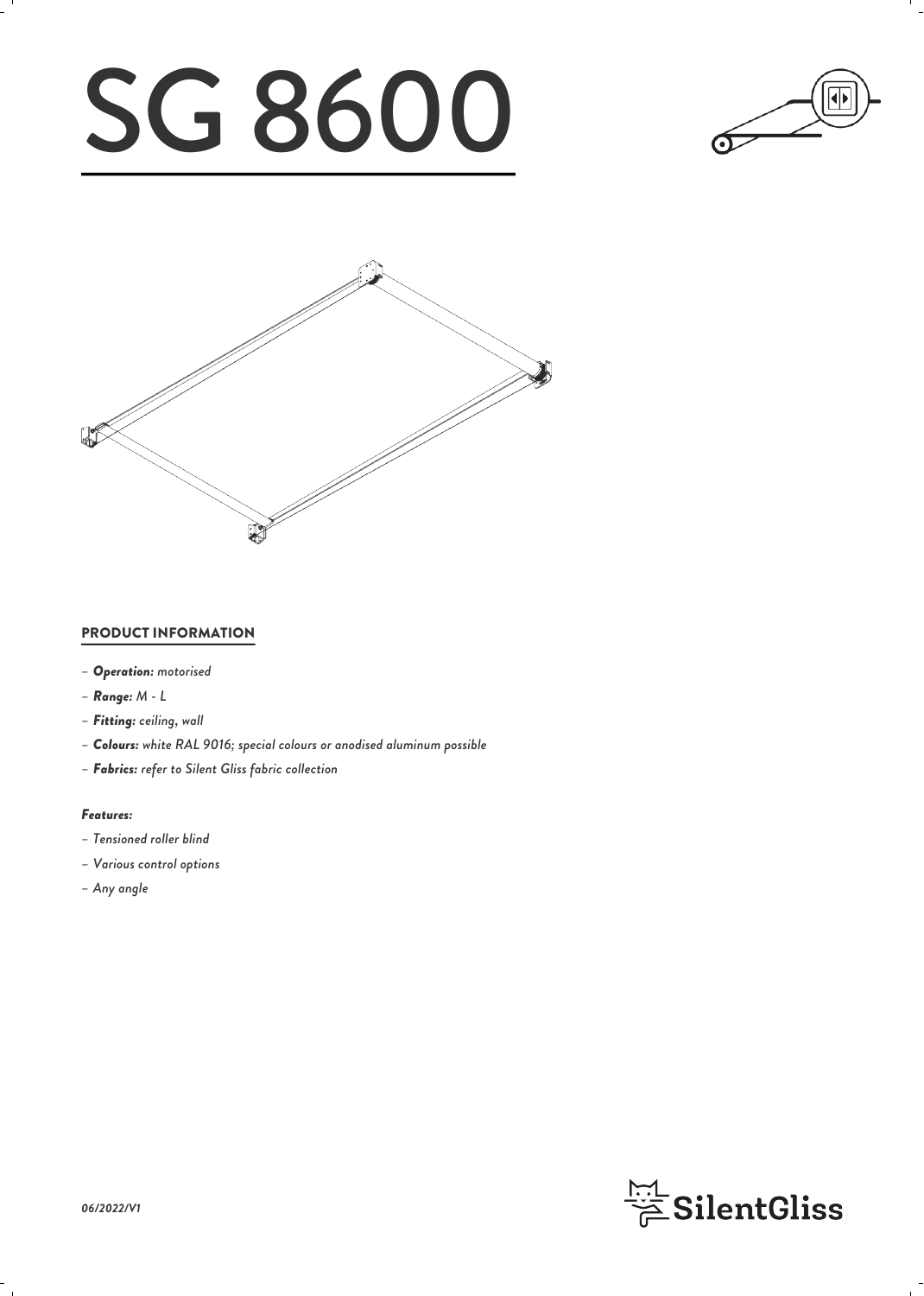# SYSTEM SPECIFICATIONS



# D. SPECIFICATION

**TEXT** 

*Silent Gliss SG 8600 Electrically Operated Tensioned Roller Blind System. Supplied made to measure and complete comprising (key components) aluminium barrel SG 8601, motor SG 8605, tension wire SG 8619, spring set SG 8603 / 8605, hem bar profile SG 8602, ceiling fit brackets set SG 8606-8607-8608-8609 / wall fit bracket set SG 8611-8612-8613.Can be controlled by fixed switch / third party control system subject to suitable interface by others/ Silent Gliss SG 9940/0450 radio control systems via external receiver. All radio control components supplied at additional cost. All wiring to be strictly in accordance with Silent Gliss wiring diagrams. Fabric to be chosen from the Silent Gliss fabric range, Price Group 1 / price group 2.*

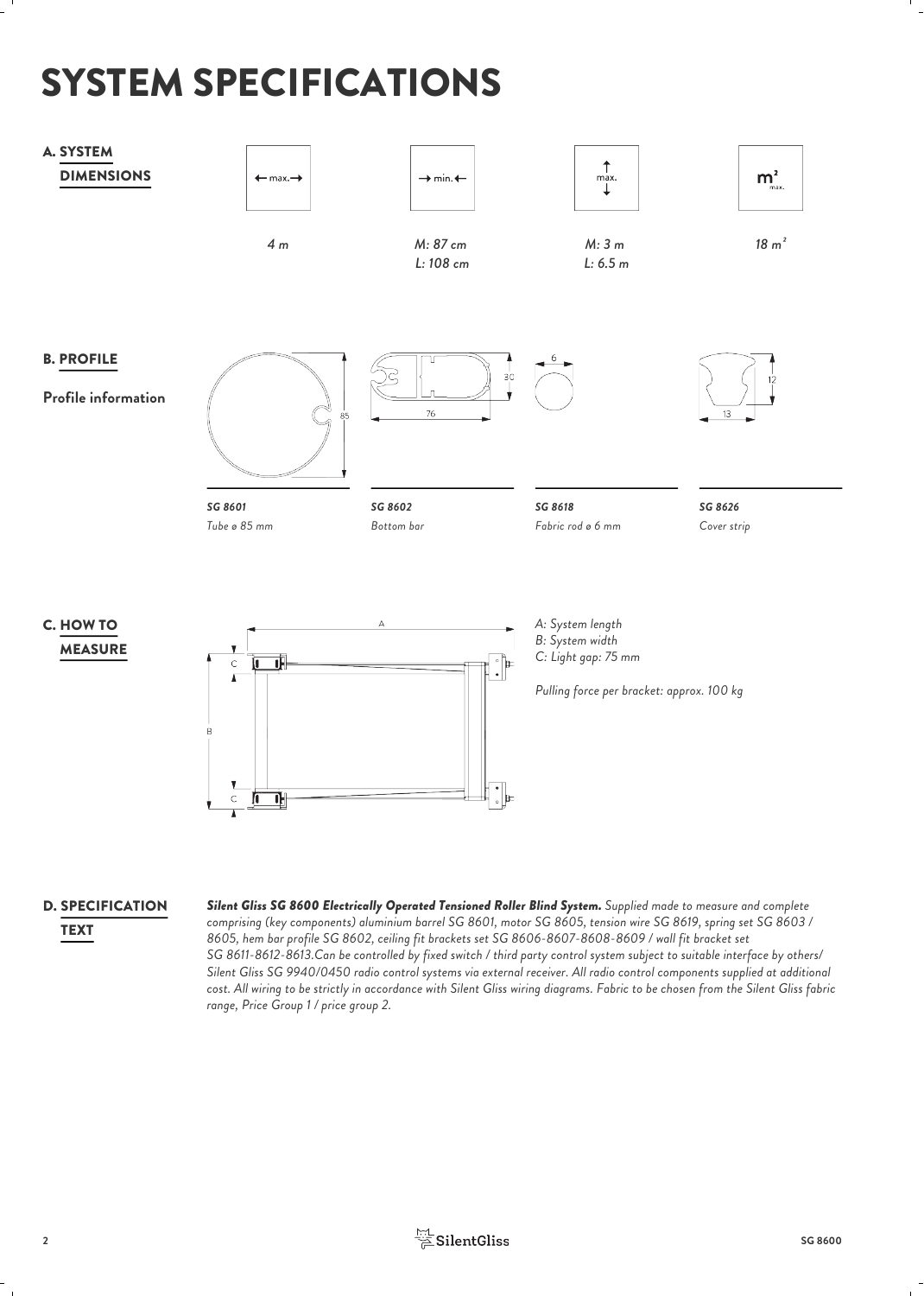# FITTING

# A. FITTING INFORMATION

*For detailed fitting information, visit the Silent Gliss website.*

# B. CEILING FITTING







*SG 8606 Roller bracket ceiling left*



*SG 8607 Roller bracket ceiling right*



*SG 8608 Pulley bracket ceiling left*



*SG 8609 Pulley bracket ceiling right*

# C. WALL FITTING



![](_page_2_Picture_16.jpeg)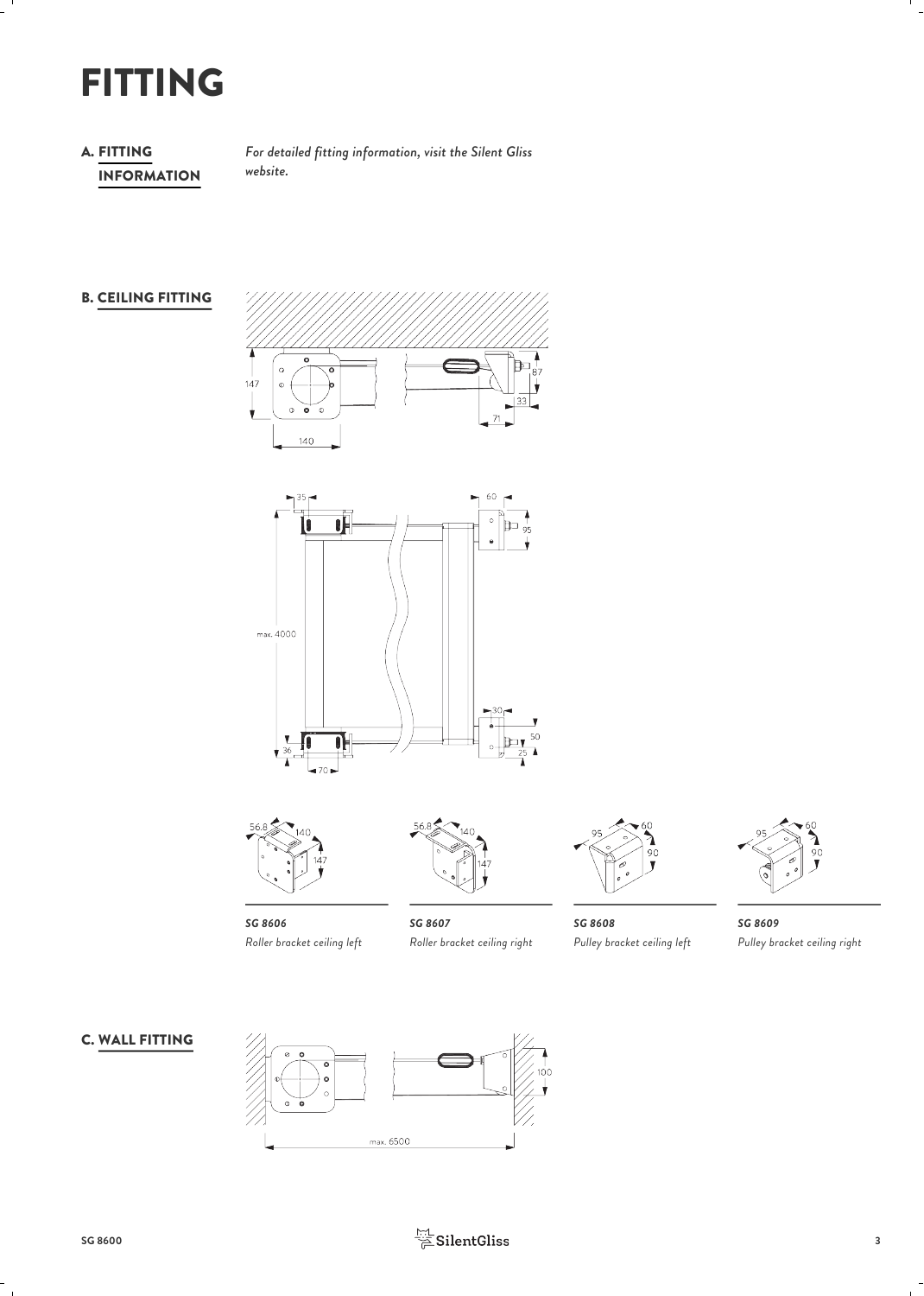![](_page_3_Figure_0.jpeg)

![](_page_3_Picture_1.jpeg)

![](_page_3_Picture_2.jpeg)

![](_page_3_Picture_3.jpeg)

*SG 8611 Roller bracket wall left*

*SG 8612 Roller bracket wall right*

*SG 8621 Pulley bracket side/back left*

*SG 8622 Pulley bracket side/back right*

# MOTORS & CONTROLS

# A. MOTOR FEATURES

| Motors                                                                    | SG 8605     | SG 8627     |  |
|---------------------------------------------------------------------------|-------------|-------------|--|
| <b>Motor Features</b>                                                     |             |             |  |
| Mechanical end-stop                                                       |             |             |  |
| Mechanical revolution counter (limited revolution)                        |             |             |  |
| IP class                                                                  | <b>IP44</b> | <b>IP44</b> |  |
| <b>Control Features</b>                                                   |             |             |  |
| Mains power control                                                       |             |             |  |
| SG Control L (external receiver required)                                 |             |             |  |
| SG Control R (external receiver required)                                 |             |             |  |
| Suitable for most major home automation systems (with suitable interface) |             |             |  |

# B. MOTOR SPECIFICATIONS

| <b>Motors</b> | Voltage  | Current | Frequency | Speed  |
|---------------|----------|---------|-----------|--------|
|               |          |         |           |        |
| SG 8605       | 230 VAC  | 0.65A   | 50 Hz     | 17 rpm |
| SG 8627       | 120 V AC | 1.1 A   | 60 Hz     | 18 rpm |

# C. OPERATING **METHODS**

*See catalogue "controls" for details.*

![](_page_3_Picture_16.jpeg)

**Wall Switch** *System can be operated by fixed wall switch.*

![](_page_3_Picture_18.jpeg)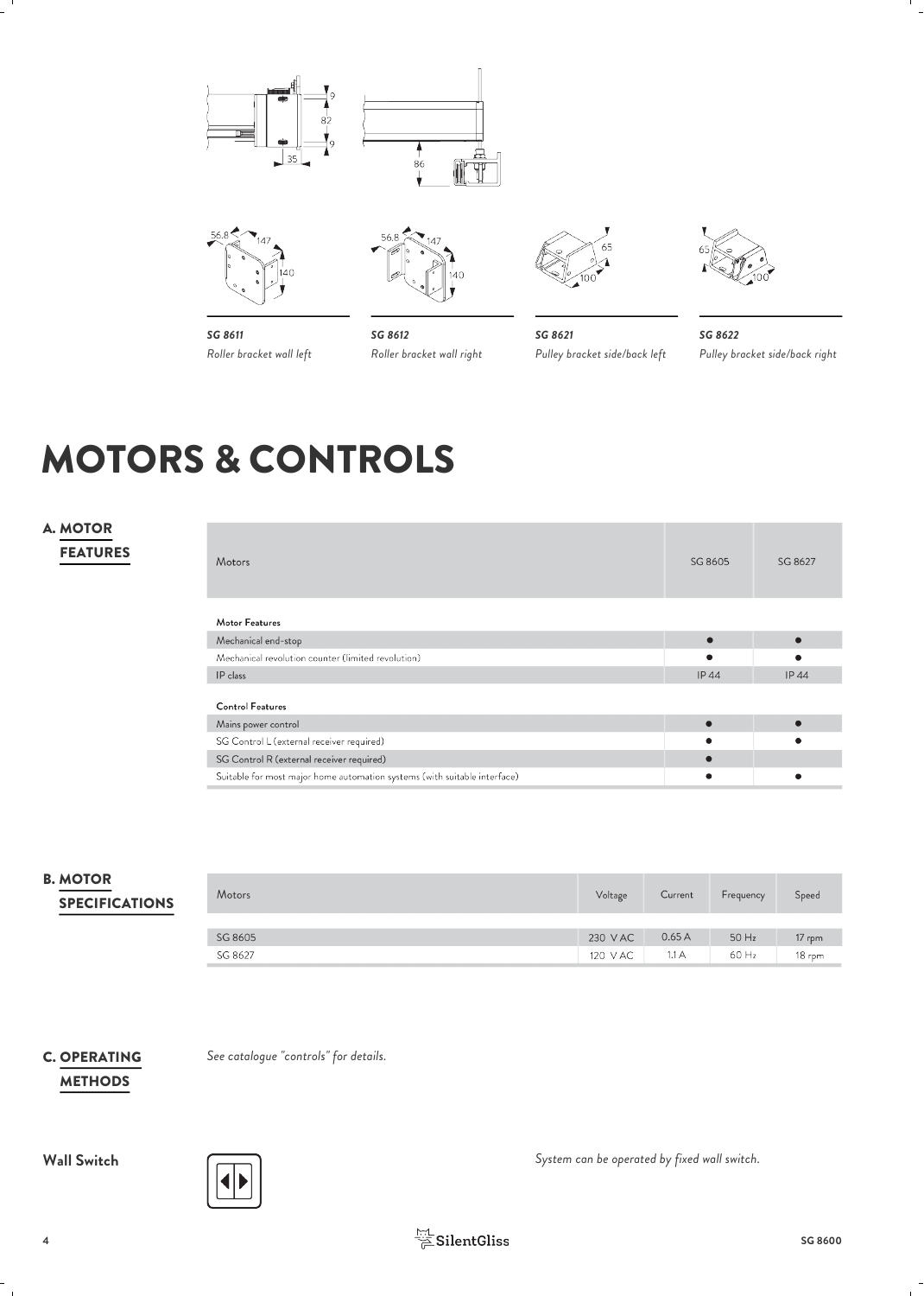![](_page_4_Picture_1.jpeg)

**SG Control L** *Various radio hand-held and wall transmitters available. An external receiver is required.*

*Silent Gliss Move App.*

**SG Control R** *Various radio hand-held and wall transmitters available.*

![](_page_4_Picture_6.jpeg)

D. WIRING Refer to Silent Gliss website.<br> **DIAGRAMS** DIAGRAMS

![](_page_4_Picture_8.jpeg)

*An external receiver is required.*

![](_page_4_Picture_10.jpeg)

![](_page_4_Picture_11.jpeg)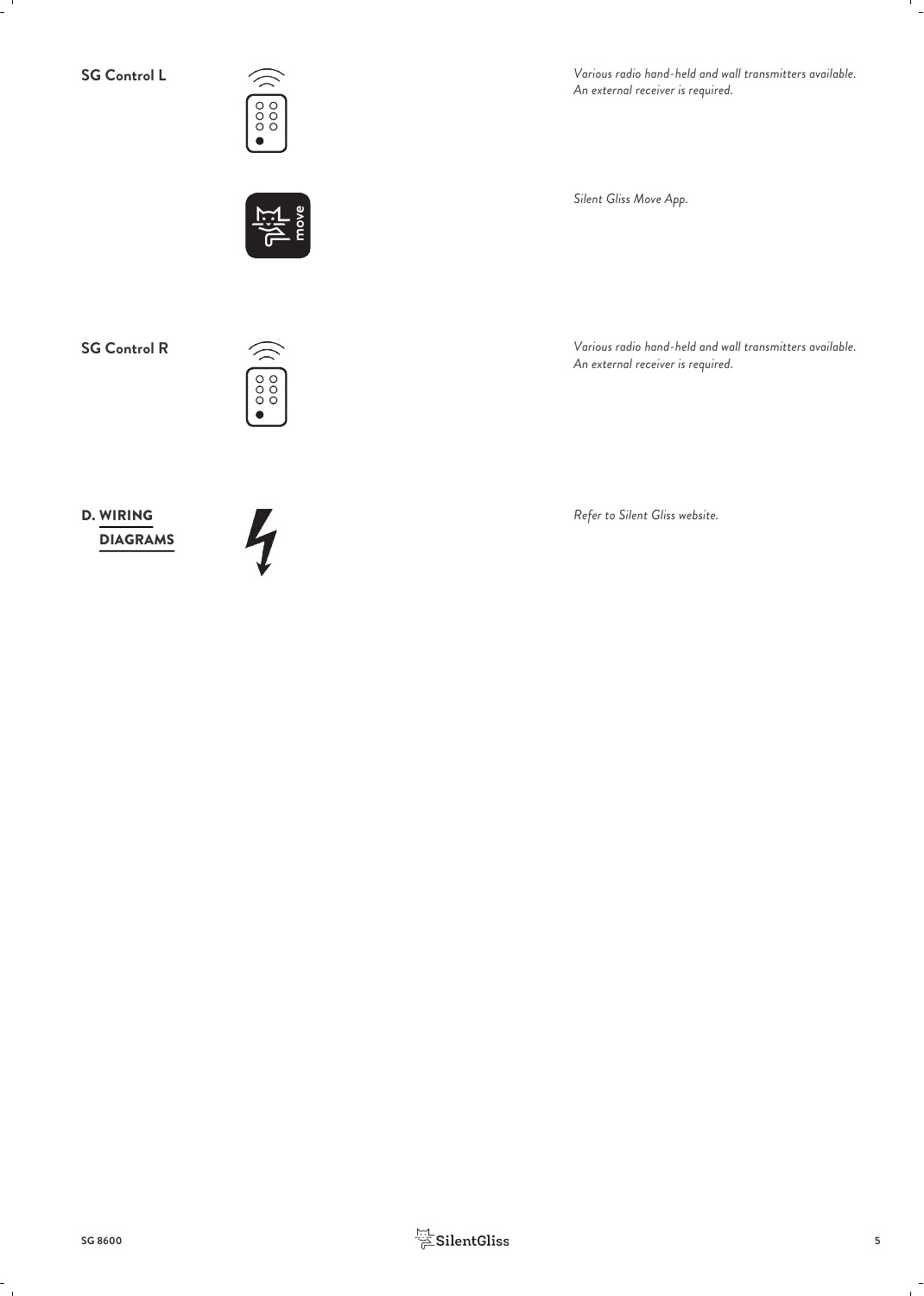# PARTS

# A. STANDARD PARTS

![](_page_5_Figure_2.jpeg)

B. OPTIONAL PARTS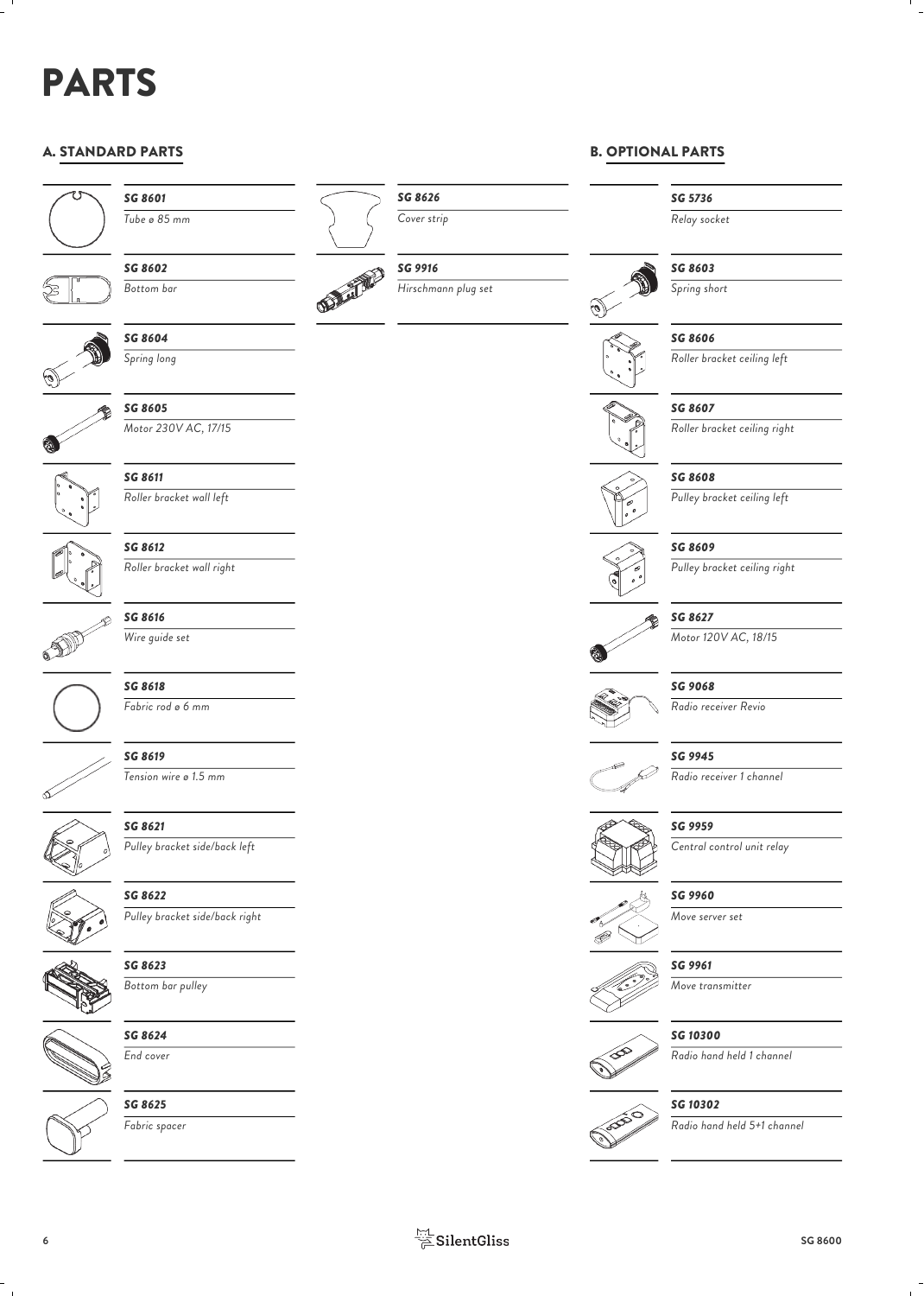![](_page_6_Picture_0.jpeg)

# *SG 10303*

*Radio hand held 10+2+1 channel*

![](_page_6_Picture_3.jpeg)

## *SG 10804*

*Radio hand held 15+5+1 channel*

![](_page_6_Picture_6.jpeg)

# *SG 11480*

*Radio wall transmitter 1 channel*

![](_page_6_Picture_9.jpeg)

# *SG 11490*

*Radio wall transmitter 5+1 channel*

![](_page_6_Picture_12.jpeg)

# *SG 20336*

*Hand held transmitter 8 channel*

![](_page_6_Picture_15.jpeg)

# *SG 20913 Wall switch single channel*

![](_page_6_Picture_17.jpeg)

# *SG 20914*

*Wall switch 8 channel*

![](_page_6_Picture_20.jpeg)

# *SG 20917 Pattress box*

![](_page_6_Picture_23.jpeg)

# *SG 20919*

*Control module motor type R*

![](_page_6_Picture_26.jpeg)

![](_page_6_Picture_27.jpeg)

![](_page_6_Picture_28.jpeg)